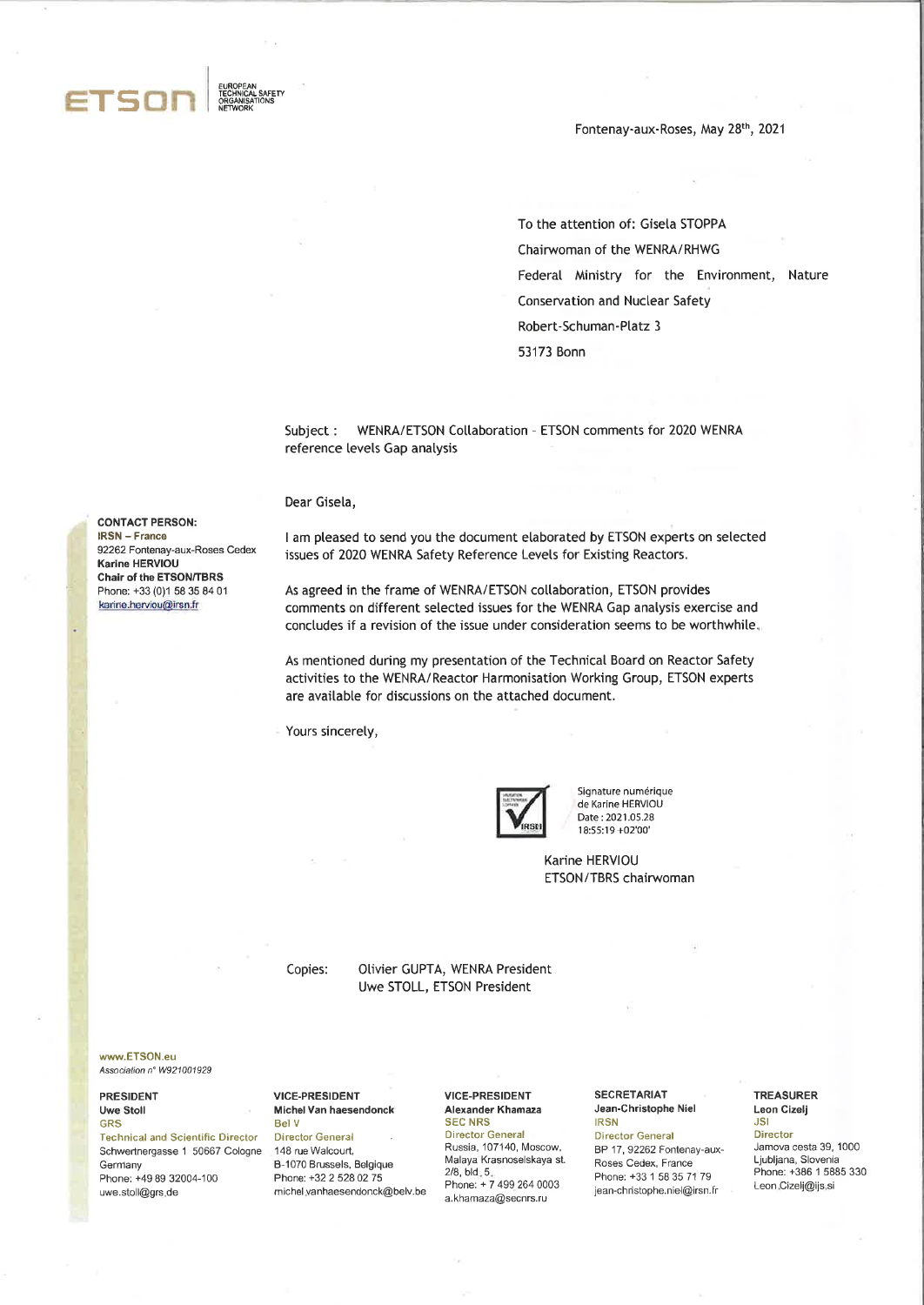

# ETSON comments on the need for revision of selected lssues of the WENRA Safety Reference Level for Existing Reactors

lssue G, lssue J and lssue O

Disclaimer

The following ETSON position is discussed and agreed between the participating TSOs. The presented position reflects the process of finding a consensus amongst the ETSON partners and is not a collection of individual opinions of national TSO.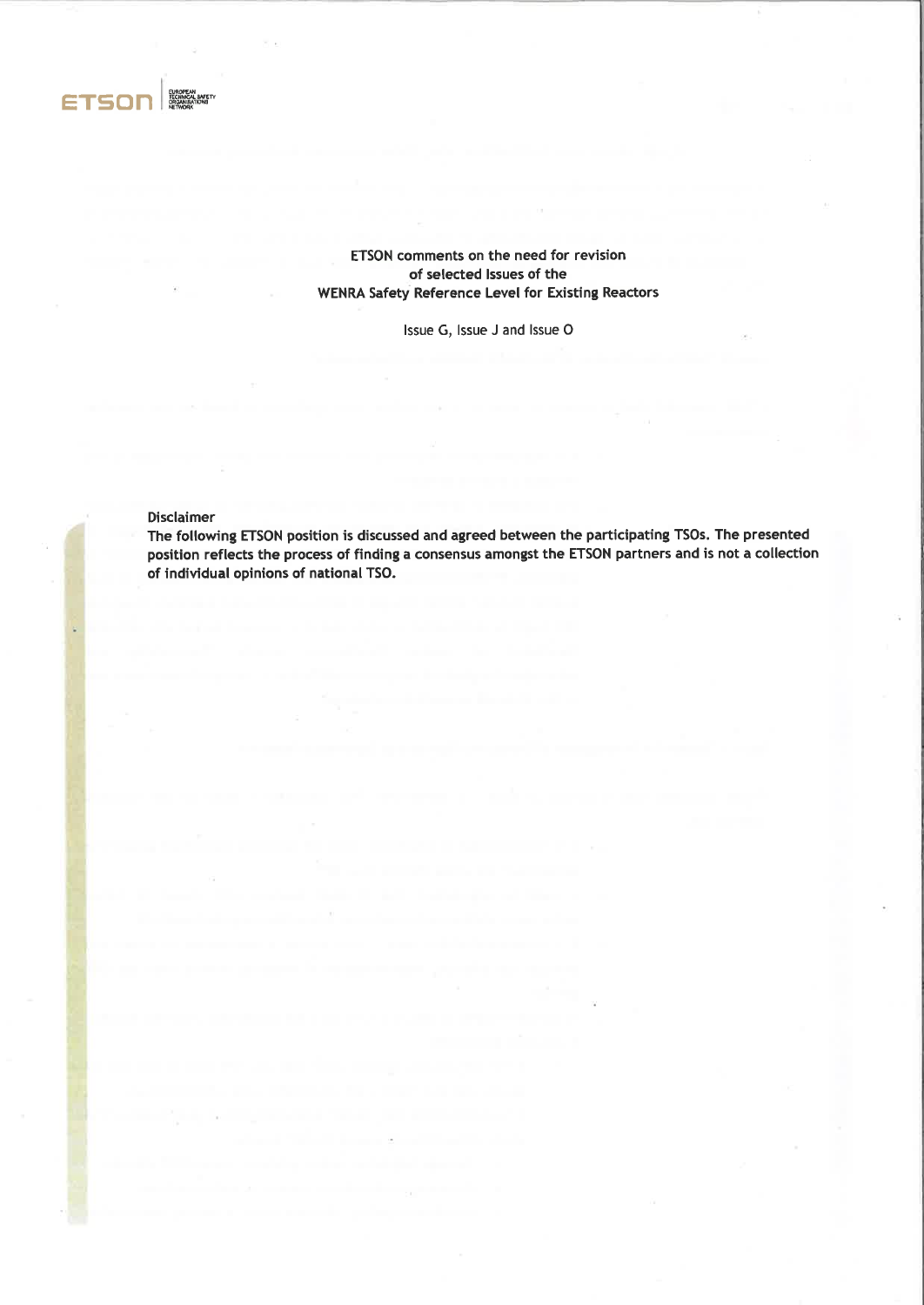

## ETSON comments on 2020 WENRA Safety Reference Levels for Existing Reactors

As agreed in the frame of WENRA/ETSON collaboration, ETSON provides comments on different selected issues for the WENRA Gap analysis exercise and a conclusion if a revision of the issue under considerations seems to be worthwhile. (Issue G "Safety Classification of Structures, Systems and Components", Issue J "System for Investigation of Events and Operational Experience Feedback" and Issue O "Probabilistic Safety Analysis  $(PSA)$ ")

## Issue G "Safety Classification of Structures, Systems and Components"

ETSON concluded that a revision of Issue G is worthwhile. This conclusion is based on the following observations:

- It is recommended to emphasize the review of the safety classification during the plant's lifetime in Issue G.
	- IAEA published in 2014 SSG-30 which provides guidance on safety classification of structures, systems and components. In particular, the categorization of safety functions and classification of SSCs based on this categorization is addressed. ETSON recommends analysing how SSG-30 can be reflected in Issue G while considering that changes of safety classification approach of existing NPP might be detrimental to safety due to a transient period with potential coexistence of several classification systems. Practicability and advantages/drawbacks of potential modifications of safety reference levels due to SSG-30 should be carefully considered.

## Issue J "System for Investigation of Events and Operational Experience Feedback"

ETSON concluded that a revision of Issue J is worthwhile. This conclusion is based on the following observations:

- It is recommended to emphasize, that the operating experience programme should cover the whole lifetime of an NPP.
- It could be emphasized, that in depth analyses with respect to human performance shall be performed by an independent organizational unit.
- It is recommended that Issue J shall include a requirement to survey and evaluate the effective implementation of measures derived from the OEF process.
- To consider insights to specify criteria for a self-assessment of the OEF process. It should be emphasized:
	- o If the OEF process operates more than one NPP then it may also be appropriate to perform a self-assessment at the corporate level.
	- It is recommended that the self-assessment should cover a part of the whole of the following area of the OEF process:
		- Strategy (regulatory policy, guidance, scope of OE process)
		- Organization (description, resources, and procedures)
		- Activities (reporting, data processing, screening, investigation